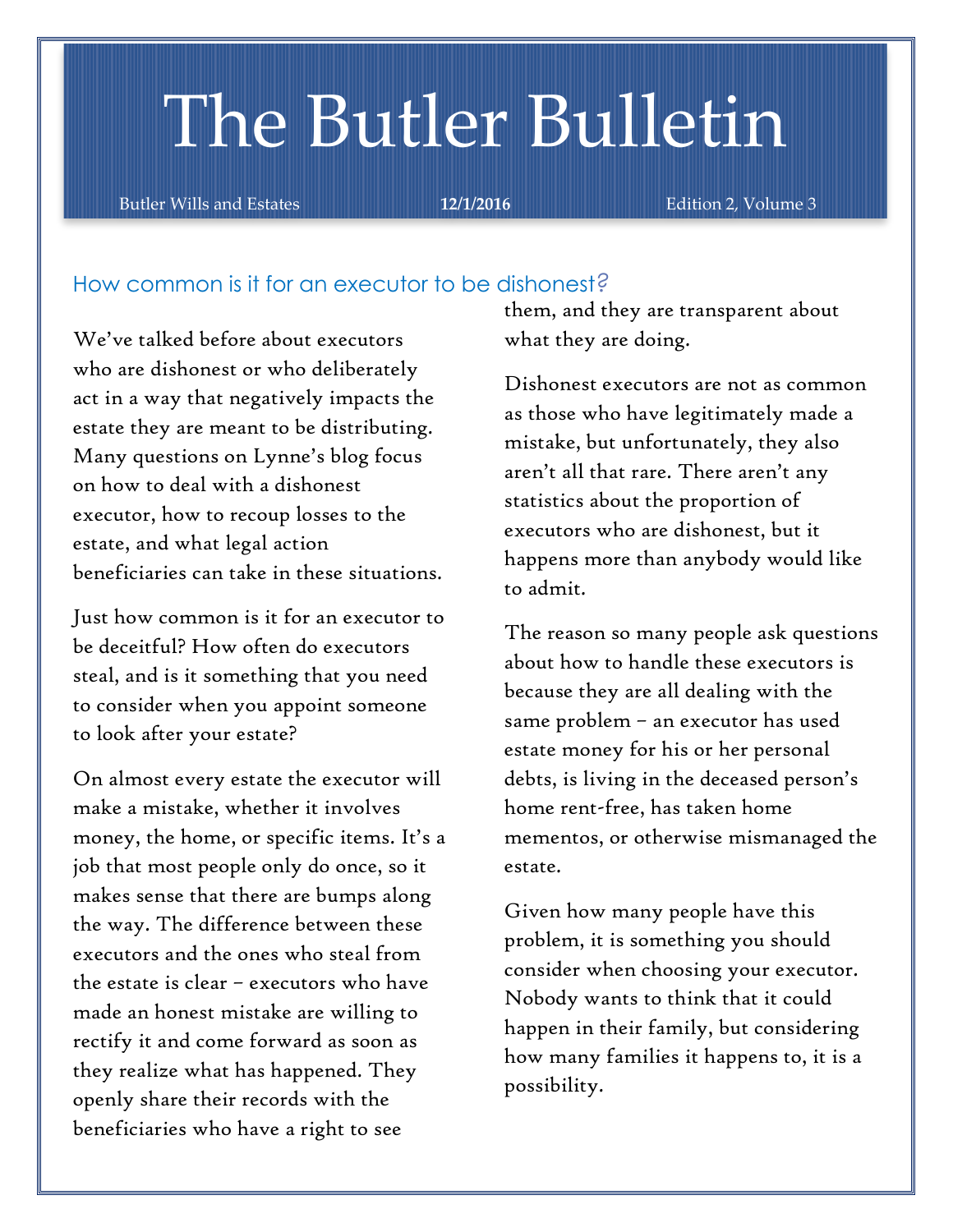# **Who's Our Client?**

Over the past year, we've met with many seniors, each of whom need different levels of help when it comes to day-to-day tasks, banking, and estate planning. Sometimes when elderly clients come to see us they bring a family member for support, most often a child. The vast majority of the time, these family members are more than willing to step out of the meeting when the time comes for their parent to talk to the lawyer alone.

Sometimes, though, the children feel they should contact us afterward with changes and edits to the drafts of their parents' documents. Nine times out of ten, this is because the parents have asked their children to email us, since email is faster than paper mail and easier than organizing a trip to our office.

When we have permission from our clients to discuss these matters with their children there is no issue. However, adult children are prone to thinking they know what Mom or Dad meant to say, and they take it upon themselves to inform us of these changes. These changes frequently include a different distribution of the estate, adding all the children "equally", or naming different decision makers.

If they are included in the discussion, there are a few things adult children should keep in mind about their parents' documents:

- There may be things that have happened that your parents have not told you about, whether financial or otherwise;
- These decisions have been discussed with an experienced lawyer who has satisfactorily answered your parents' questions;
- What you want may not be what your parents want;
- What you think is fair may not be the same as what your parents think is fair.

At the end of the day, our client is the person whose estate planning documents we're making. No matter what changes anyone else tells us to make, the only ones that get put into action are the ones our clients tell us they want. Any suggestions made by children are discussed with our clients to determine if they do actually want those alterations made.

Sometimes well-meaning children need to take a step back and let the parents make their own decisions. The children of our clients have no legal right to make changes to anything.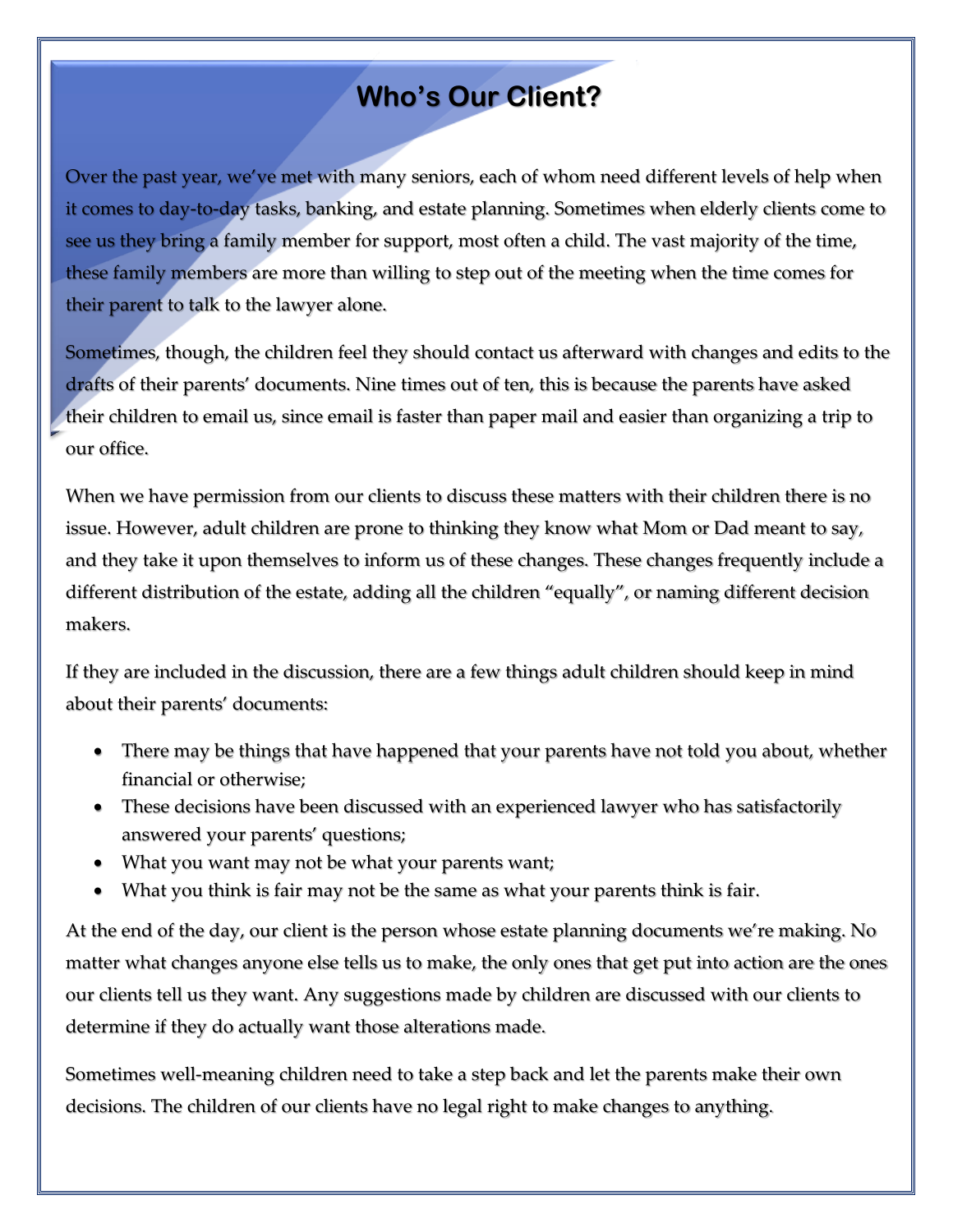# For My Family, with Love  $\bullet$   $\bullet$   $\bullet$

This workbook is one of Lynne's bestselling books. It contains space for you to record important information that others will need when you've passed away or lost your capacity.

It includes sections such as:

- **Contacts**
- **Passwords**
- Finances including sources of income and debts
- Insurance policies
- Wishes for funeral arrangements
- Where important papers are kept

There is also ample room for personal messages.

This book does not take the place of a will or other legal documents; rather, it gives your family members the information they need to take care of you without providing them with any legal authority over your assets.

Once the workbook is complete, you can give it to your executor, keep it at home in a safe place, or store it with your estate planning documents.

If you'd like to order a copy for yourself or for a loved one, visit [www.butlerwillsandestates.com](http://www.butlerwillsandestates.com/) or contact our office. \$25.00

WEEKDAYS AT 1:30!

#### Question from a Reader

"My estate planning documents say that a form SIGNED BY TWO DOCTORS IS ENOUGH TO PROVE THAT I've lost my capacity. If I lose my capacity but get it back again later, how do I prove that I have my capacity again?"

This is something we have been asked a couple times over the last year.

It is assumed that adults have mental capacity unless it has been proven otherwise. In terms of your documents, this means that if you have regained your capacity you simply need to say so.

Most often, Enduring Powers of Attorney are used when someone has developed dementia or Alzheimer's and aren't likely to regain their capacity.



"No that's insanity. You can't plead stupidity."

#### Did You Know…?

When someone passes, you can have his or her ashes turned into a diamond. Instead of the traditional urn, a company called Heart-In-Diamond offers rings or pendants featuring the diamond of your choice made from the ashes of your loved one.

Clients can choose the cut, colour, and setting for a completely unique piece. These aren't LISTEN FOR US ON VOCM,  $\parallel$  cheap, though – pieces cost up to \$23 000.00